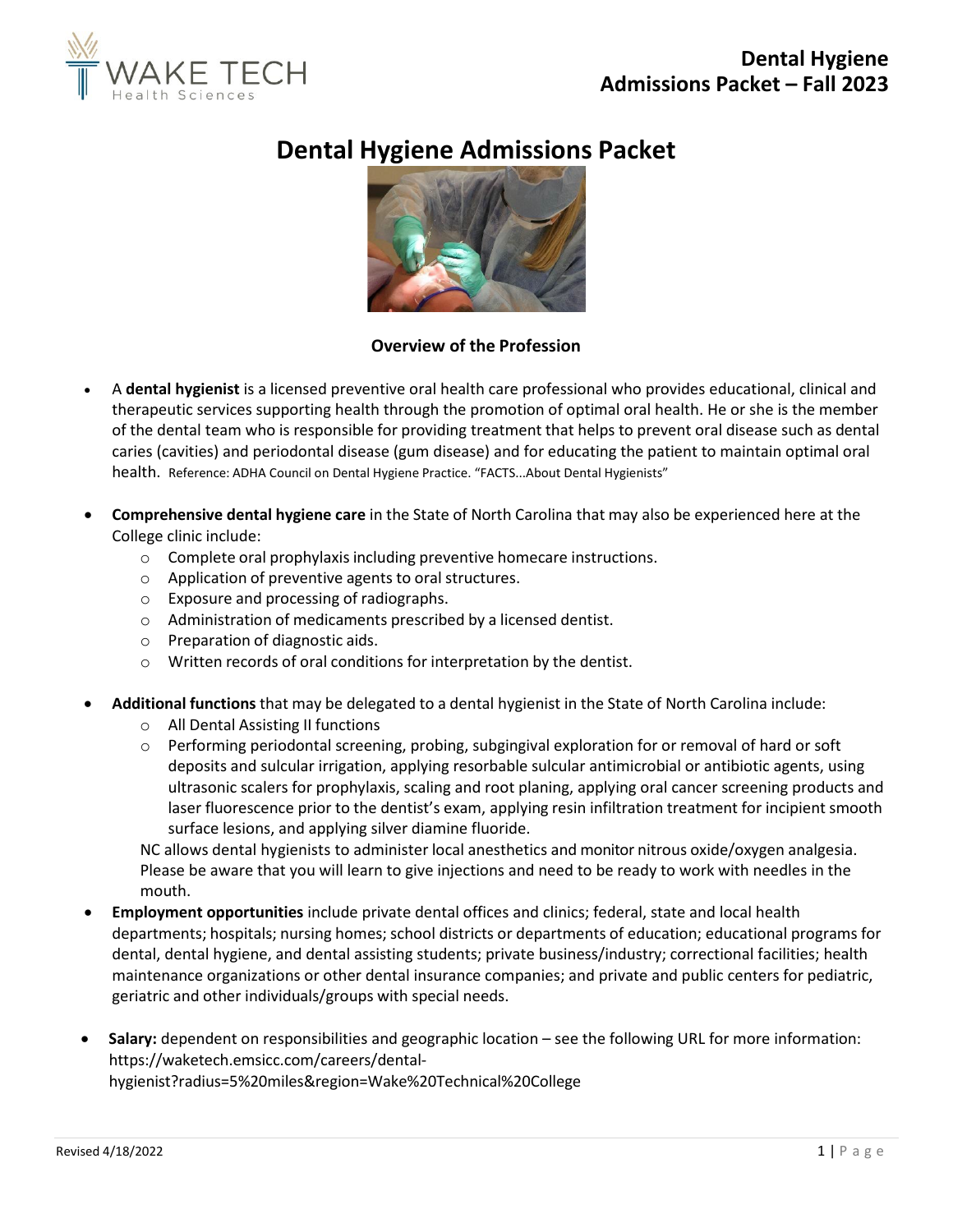

## **Overview of Wake Tech Dental Hygiene Program**

**Degree:** AAS (Associate in Applied Science) **Program Code**: A45260 **CIP Code:** 51.0602 **Program Length**: 2 academic years (5 semesters) **Type of Program**: Daytime, Seated - Monday through Friday, 8 am to 5 pm **Program Start Date**: August of each year; 1 class entry per academic year **Number Admitted Annually**: 24

**Curriculum Description – North Carolina Community College System Standard**: The Dental Hygiene curriculum provides individuals with the knowledge and skills to assess, plan, implement, and evaluate dental hygiene care for the individual and the community.

Students will learn to prepare the operatory, take patient histories, note abnormalities, plan care, teach oral hygiene, clean teeth, take x-rays, apply preventive agents, complete necessary chart entries, and perform other procedures related to dental hygiene care.

Graduates of this program may be eligible to take national and state/regional examinations for licensure which are required to practice dental hygiene. Employment opportunities include dental offices, clinics, schools, public health agencies, industry, and professional education.

**Mission Statement:** The mission of the Dental Hygiene Department is to promote total wellness by advancing oral health in the state of North Carolina through quality education and service. This mission is consistent with the missions of the Health Sciences Division and Wake Technical Community College.

**Philosophy:** The Dental Hygiene program is founded on humanistic teaching, service, scholarly endeavors, and patient care. The learning environment stimulates the discovery of new knowledge through effective communication. Mutual respect among faculty, staff, and students must be demonstrated in all endeavors. The primary responsibility of the faculty is to provide a comprehensive approach to student development that includes and encourages professionalism and critical, independent thinking – while encouraging students to accept responsibility for their own learning. Ultimately, the department is committed to providing collaborative educational programs for a culturally-diverse student population, with the goal of optimizing each student's growth, achievement, and maturation as a professional.

**Program Competencies:** Upon completion of the Dental Hygiene program, graduates should be able to:

- Practice ethically and professionally dental hygiene services that are legally delegated in the state of North Carolina, to include possessing employability skills.
- Assess, plan, implement and evaluate comprehensive dental hygiene care for individuals at a variety of levels of periodontal health.
- Initiate and assume responsibility for health promotion and disease prevention activities for diverse communitybased populations through assessment, planning, implementation and evaluation.

**Examinations & Licensure:** Upon successful completion of the program, dental hygiene graduates may be eligible to take national, regional, and state board examinations leading to licensure. In most states, licensure results in the credentials RDH –Registered Dental Hygienist. Students interested in practicing outside North Carolina should investigate the licensure requirements for the state inwhich they wish to reside.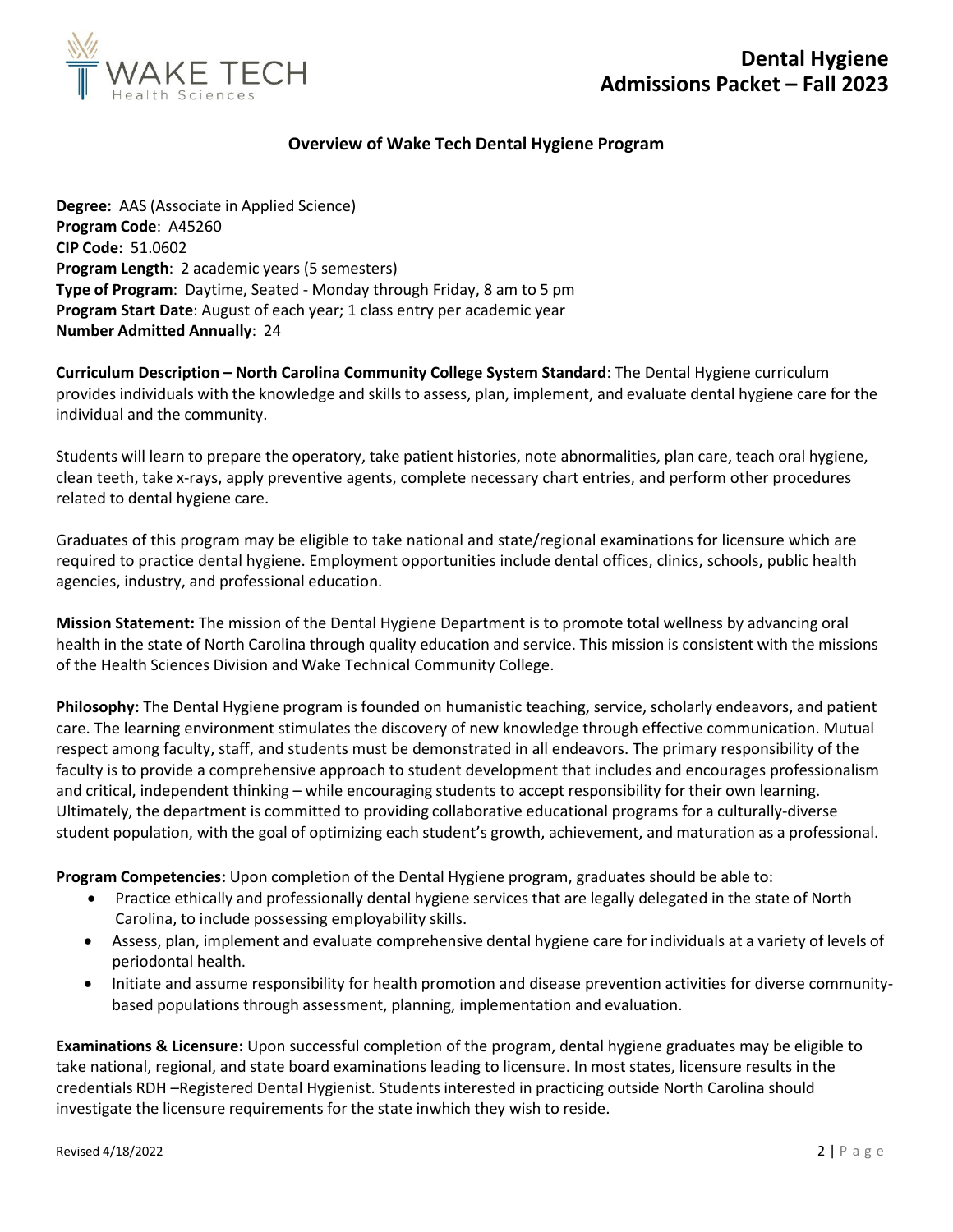



The American Dental Association (ADA) administers the *National Dental Hygiene Board Examination* each year. The exam is presented in an electronic format and consists of multiple-choice and case-based multiple-choice questions. For more information, visit the American Dental Association (ADA) website at [http://www.ada.org.](http://www.ada.org/)

The State of North Carolina uses a regional exam, sponsored by the *Council of Interstate Testing Agencies (CITA)*, as the clinical exam. More information is available at [http://www.citaexam.com.](http://www.citaexam.com/)

In addition to the national and clinical exams, applicants for *licensure in NC* must also successfully pass written exams on jurisprudence and on sterilization and infection control.

### **Moral Character:**

Applicants for licensure in North Carolina should note the state dental laws and the State Board of Dental Examiners'rules, specifically 90-229, which notes that the "North Carolina State Board of Dental Examiners shall have the powerand authority to refuse to issue a license to practice dental hygiene." Reasons for denial may include fraud, deceit, misrepresentation; conviction of or entering a guilty plea to any felony or misdemeanor involving moral turpitude; chronic or persistent user of intoxicants, drugs, or narcotics that impair the ability to practice dental hygiene; and mental, emotional or physical unfitness to practice dental hygiene. Applicants should review the full rules for more information; applicants with questions about their eligibility for licensure should contact the State Board.

**Citizenship Status:** The program follows guidelines for admission related to residency status. You may graduate from the program and not be a U.S. citizen but may not be eligible for a dental hygiene license.

In the state of NC, to obtain a DH license you need to be a U.S. citizen or hold a green card. If you are on a student Visa (F-1 Visa) or a Deferred Action for Childhood Arrivals (DACA) individual, at this time you are not eligible for licensure after graduation. For more information visit the NC State Board of Dental Examiners website at [https://www.ncdentalboard.org/.](https://www.ncdentalboard.org/)

**Accreditation**: The program(s) in Dental Hygiene is accredited by the Commission on Dental Accreditation and has been granted the accreditation status of Accredited without Reporting Requirements. The Commission is a specialized accrediting body recognized by the United States Department of Education. The Commission on Dental Accreditation can be contacted at (312) 440-4653 or at 211 East Chicago Avenue, Chicago, IL 60611-2678. The Commission's web address is [http://www.ada.org/100.aspx.](http://www.ada.org/100.aspx)

**Blood Borne Pathogens Notification:** Students enrolled in the Dental Hygiene Program may be exposed to blood borne pathogens via blood and body fluids. Although there are no documented cases of occupational spread of HIV to dental workers, students enrolled in the Dental Hygiene Program must recognize that the potential does exist for transmission of blood borne and other infectious diseases during patient care activities. The risk of HIV disease transmission from dental patients to members of the dental team is extremely low, however, there is a small potential. The Americans with Disabilities Act forbids discrimination against patients with HIV; therefore, students are required to treat all patients assigned, regardless of the disease state of the patient. Refusal to treat any patient may affect the student's academic success.

No student will be allowed to render care to patients in any setting until he/she has been instructed in infection control following OSHA guidelines. Students must demonstrate competence using universal precautions in a laboratory setting, prior to any patient care. Faculty supervision will be provided throughout the laboratory and clinical phases of education to continually monitor the safety of students and use of universal precautions.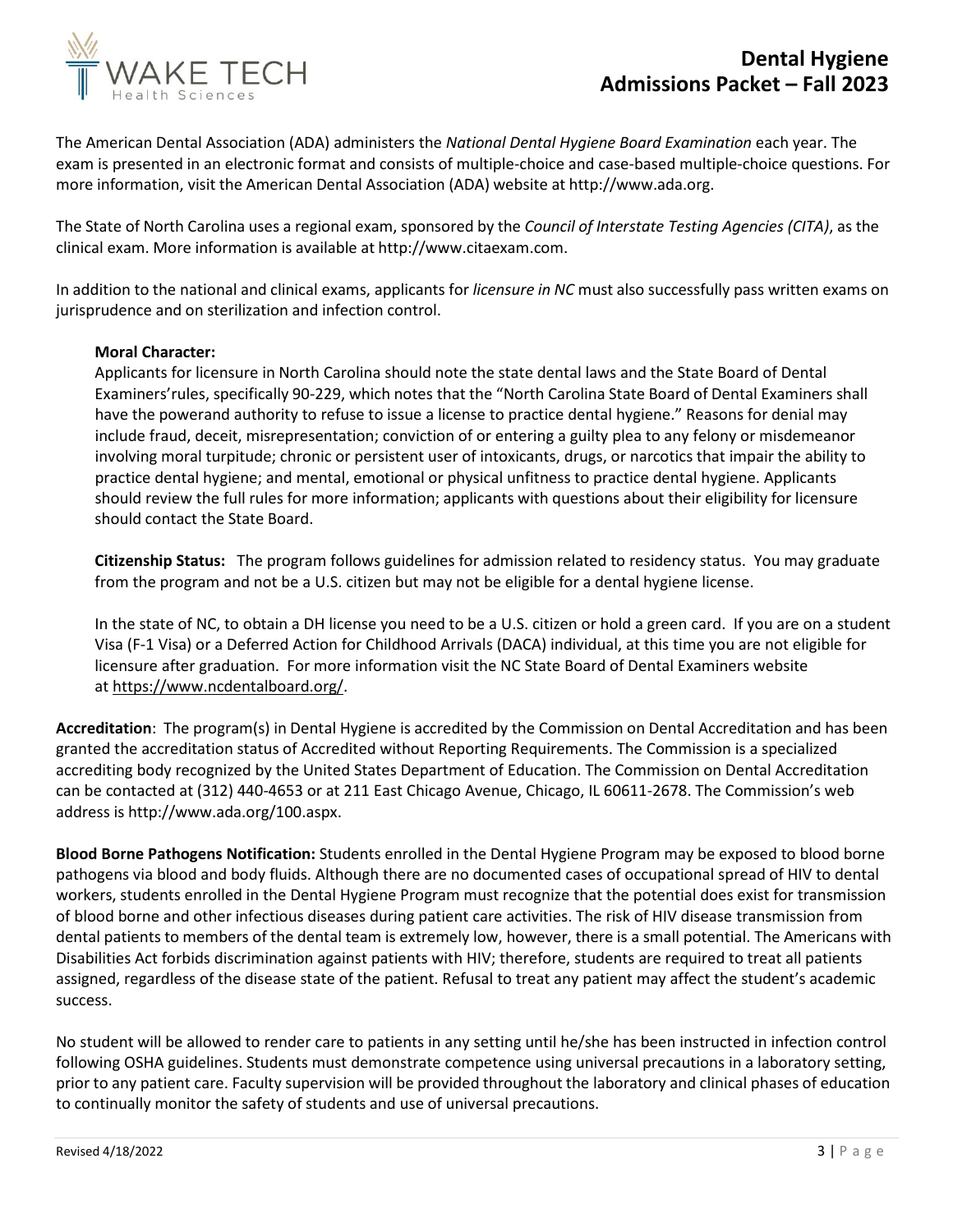

## **DENTAL HYGIENE A.A.S. DEGREE**

## **PROGRAM PLANNING GUIDE**

## **CURRICULUM BY SEMESTER**

|                                          | <b>HOURS PER WEEK</b>   |                  |                  |                         |
|------------------------------------------|-------------------------|------------------|------------------|-------------------------|
| <b>Course Number and Title</b>           | <b>Class</b>            | Lab              | <b>Clinical</b>  | <b>Credit</b>           |
| <b>First Semester</b>                    |                         |                  |                  |                         |
| BIO 163 Basic Anatomy and Physiology I   | 4                       | 2                | 0                | 5                       |
| DEN 110 Orofacial Anatomy                | 2                       | $\overline{2}$   | 0                | 3                       |
| DEN 111 Infection/Hazard Control         | $\overline{c}$          | $\boldsymbol{0}$ | 0                | $\overline{c}$          |
| DEN 112 Dental Radiography               | $\overline{c}$          | 3                | $\overline{0}$   | 3                       |
| DEN 120 Dental Hygiene Preclinic Lecture | $\overline{2}$          | 0                | 0                | $\overline{c}$          |
| DEN 121 Dental Hygiene Preclinic Lab     | $\boldsymbol{0}$        | $\sqrt{6}$       | $\boldsymbol{0}$ | $\overline{c}$          |
|                                          | $\overline{12}$         | 13               | $\overline{0}$   | $\overline{17}$         |
| <b>Second Semester</b>                   |                         |                  |                  |                         |
| BIO 175 General Microbiology             | 2                       | 2                | $\boldsymbol{0}$ | 3                       |
| ENG 111 Writing and Inquiry              | 3                       | $\boldsymbol{0}$ | 0                | 3                       |
| DEN 124 Periodontology                   | $\overline{c}$          | $\theta$         | 0                | $\overline{c}$          |
| DEN 130 Dental Hygiene Theory I          | $\overline{2}$          | $\theta$         | 0                | $\overline{c}$          |
| DEN 131 Dental Hygiene Clinic I          | $\theta$                | $\boldsymbol{0}$ | 9                | 3                       |
| DEN 223 Dental Pharmacology              | $\overline{c}$          | $\boldsymbol{0}$ | 0                | $\overline{c}$          |
| DEN 224 Materials and Procedures         | 1                       | 3                | $\boldsymbol{0}$ | $\overline{c}$          |
|                                          | $\overline{12}$         | 5                | 9                | 17                      |
| <b>Summer Term</b>                       |                         |                  |                  |                         |
| CHM 130 General Organic & Biochemistry   | 3                       | 0                | 0                | 3                       |
| COM 120 Interpersonal Communication      | 3                       | $\boldsymbol{0}$ | $\overline{0}$   | 3                       |
| DEN 140 Dental Hygiene Theory II         | 1                       | $\boldsymbol{0}$ | 0                | $\mathbf{1}$            |
| DEN 141 Dental Hygiene Clinic II         | $\boldsymbol{0}$        | $\boldsymbol{0}$ | 6                | $\overline{c}$          |
|                                          | $\overline{7}$          | $\overline{0}$   | 6                | 9                       |
| <b>Third Semester</b>                    |                         |                  |                  |                         |
| PSY 150 General Psychology               | 3                       | $\theta$         | $\boldsymbol{0}$ | 3                       |
| DEN 123 Nutrition/Dental Health          | $\overline{2}$          | $\boldsymbol{0}$ | 0                | $\overline{2}$          |
| DEN 125 Dental Office Emergencies        | $\boldsymbol{0}$        | $\overline{c}$   | $\theta$         | $\mathbf{1}$            |
| DEN 220 Dental Hygiene Theory III        | 2                       | $\boldsymbol{0}$ | $\mathbf{0}$     | $\overline{c}$          |
| DEN 221 Dental Hygiene Clinic III        | $\boldsymbol{0}$        | $\boldsymbol{0}$ | 12               | $\overline{4}$          |
| DEN 222 General and Oral Pathology       | $\overline{2}$          | $\boldsymbol{0}$ | $\boldsymbol{0}$ | $\overline{2}$          |
|                                          | $\mathbf Q$             | $\overline{c}$   | 12               | 14                      |
| <b>Fourth Semester</b>                   |                         |                  |                  |                         |
| DEN 230 Dental Hygiene Theory IV         | 1                       | 0                | 0                | 1                       |
| DEN 231 Dental Hygiene Clinic IV         | 0                       | $\boldsymbol{0}$ | 12               | 4                       |
| DEN 232 Community Dental Health          | $\overline{c}$          | 3                | 0                | 3                       |
| DEN 233 Professional Development         | $\overline{c}$          | $\boldsymbol{0}$ | 0                | $\overline{c}$          |
| SOC 210 Introduction to Sociology        | $\overline{\mathbf{3}}$ | $\boldsymbol{0}$ | $\boldsymbol{0}$ | $\overline{\mathbf{3}}$ |
| Humanities Fine Arts Elective*           | 3                       | $\boldsymbol{0}$ | 0                | 3                       |
|                                          | 11                      | $\overline{3}$   | 12               | 16                      |
|                                          |                         |                  |                  |                         |

## **TOTAL GRADUATION REQUIREMENT: 73 SEMESTER CREDIT HOURS**

**\***Preferred Course: HUM 115 Critical Thinking

**\*\***Please see an advisor for alternative Humanities/Fine Arts Elective courses that may be accepted prior to registering for the course. \*\*\*A grade of "C" or better is required for all curriculum courses in the Dental Hygiene Degree.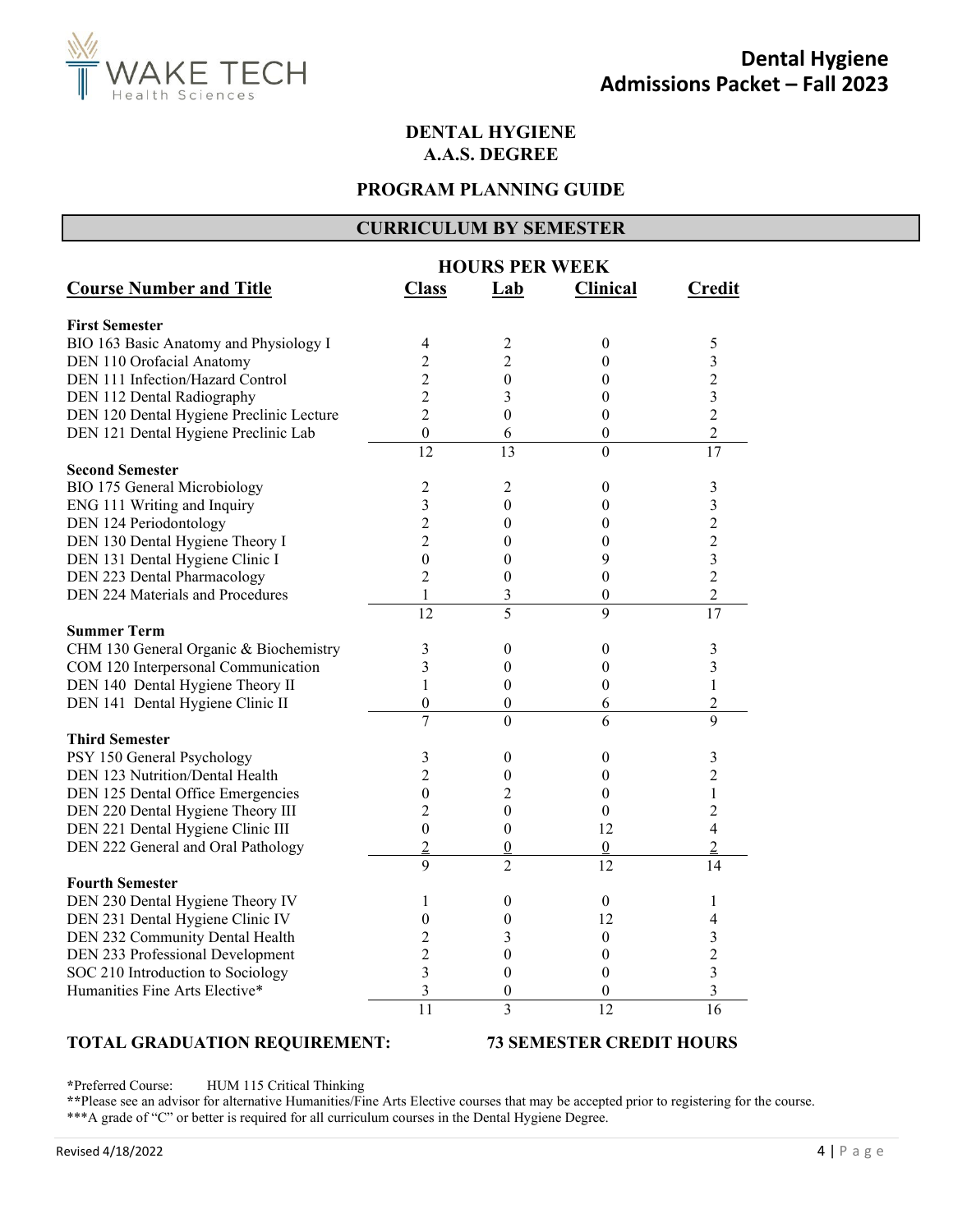

# **Dental Hygiene Program (A45260) Technical Standards**

The technical standards as stated here reflect performance abilities that are necessary for a student to successfully complete the requirements of the Dental Hygiene curriculum. It should be noted that under the Americans with Disabilities Act "A qualified person with a disability is one who can perform the essential function of a job with or without reasonable accommodation." Please read the standards carefully and seek clarification if necessary. According to the nature of the work required in Dental Hygiene, the student must be able to meet the following standards:

| <b>TECHNICAL STANDARD</b>                            | <b>EXAMPLES OF ACTIVITIES/BEHAVIORS (NOT ALL INCLUSIVE)</b>                                                                                                              |
|------------------------------------------------------|--------------------------------------------------------------------------------------------------------------------------------------------------------------------------|
| Interpersonal abilities sufficient to interact       | Establish rapport and professionally communicate with patients, families, faculty, staff                                                                                 |
| with individuals, families, and groups from          | and fellowclassmates. Allow mature, sensitive, and effective relationships with                                                                                          |
| a variety of social, emotional, cultural, and        | patients, faculty, staff and classmates.                                                                                                                                 |
| intellectual<br>backgrounds.                         |                                                                                                                                                                          |
| <b>Communication abilities sufficient for</b>        | Listen attentively. Collect assessment data. Explain treatment procedures. Initiate health                                                                               |
| interaction with others in verbal and written        | teaching. Document and interpret dental hygiene actions and client and family responses.                                                                                 |
| form.                                                | Document                                                                                                                                                                 |
|                                                      | assessment findings and treatment rendered. Utilize appropriate telephone etiquette.<br>Perceive non-verbal communication.                                               |
| Critical thinking ability sufficient for             | Identify cause and effect relationship in clinical situations. Integrate, analyze and synthesize                                                                         |
| clinicaljudgment.                                    | data.                                                                                                                                                                    |
|                                                      | Develop dental hygiene treatment plans. Assimilate knowledge from lecture, laboratory<br>and clinical arenas. Utilize basic mathematical skills. Draw sound conclusions. |
| Physical abilities and endurance sufficient to       | Move around clinical operatories, dark room (enclosed), sterilization room, and other                                                                                    |
| move around rooms in the dental                      | treatment areas. Position chairside in close proximity to patient. Administer CPR and BLS                                                                                |
| environment, maneuverin small spaces, work           | procedures. Reach and move radiographic equipment which is approximately 5-6' off                                                                                        |
| in enclosed spaces, sit and work chairside for       | floor. Transfer patients from wheelchairs to dental chairs and back if needed. Utilize                                                                                   |
| long periods, and reach needed                       | repetitive motions with hands, wrists, neck,                                                                                                                             |
| equipment.                                           | shoulders and back using gross and fine motor skills for at least eight hours per day.                                                                                   |
| Gross and fine motor abilities, to include           | Move, calibrate, use equipment and supplies. Use ancillary aids chairside - mannequins,<br>small                                                                         |
| spatial<br>relations, sufficient to provide safe and | equipment, etc. Utilize sharp hand instruments requiring fine motor skills and manual                                                                                    |
| effectivedental hygiene care.                        | dexterity. Usespatial relations to correctly instrument in clinic with use of indirect vision                                                                            |
|                                                      | when required.                                                                                                                                                           |
| Tactile ability sufficient for                       | Perform palpation techniques (EO/IO exam, pulse, etc.), functions of a dental hygiene                                                                                    |
| assessment andperformance of dental                  | exam and/orthose related to therapeutic intervention, e.g., exploring, scaling and root                                                                                  |
| hygiene procedures.                                  | planning.                                                                                                                                                                |
| Auditory ability sufficient to monitor and           | Hears patients and sounds of emergencies, sound of instruments being properly utilized,                                                                                  |
| assesshealth needs.                                  | sound of slow speed hand piece and ultrasonic scaler, hears sound of radiography unit                                                                                    |
|                                                      | monitors and autoclave<br>monitors, monitor vital signs.                                                                                                                 |
| Visual<br>ability sufficient for<br>physical         | Observes client responses such as skin color and facial expression. Notes oral conditions                                                                                |
| assessment, performance<br>of<br>dental              | and gingival description to include color changes and pocket depths in mm increments.                                                                                    |
| hygiene procedures and maintenance of                | Evaluates radiographs for technical quality including density, contrast and distortion.                                                                                  |
| environmental safety.                                | Select correct end of small instruments.                                                                                                                                 |
|                                                      | Able to read small print to include anesthesia vials and medication labels.                                                                                              |
| <b>Olfactory Ability sufficient for maintaining</b>  | Distinguish smells that affect the safety of the work environment (fire), safety for the                                                                                 |
| a safework environment and patient safety            | patient (tissueburns), and the smell of oral diseases (ANUG).                                                                                                            |
| as well as<br>recognizing oral diseases.             |                                                                                                                                                                          |
| Professional Appearance, Attitude and                | Present a professional appearance. Maintain own physical and mental health as well as                                                                                    |
| Demeanorneeded for utilization of                    | emotional stability. Maintain a calm and efficient manner within time constraints,                                                                                       |
| intellectual abilities and good judgment in          | medical emergencies and high stress / pressure situations. Exposure to communicable                                                                                      |
| performing the roles of a dental hygienist.          | diseases and contaminated body fluids. Demonstrate teamwork and flexibility.                                                                                             |
|                                                      | Demonstrate empathy. Maintain ethics and sound decision making. Respect cultural                                                                                         |
|                                                      | diversity. Able to focus in an environment with multiple interruptions,                                                                                                  |
|                                                      | noises, distractions, and unexpected patient needs. Demonstrate organizational skills.                                                                                   |

\*\*If a Dental Hygiene student believes that he or she cannot meet one or more of the standards without accommodation or modifications, thecollege must determine, on an individual basis, whether or not the necessary accommodations or modifications can be made reasonably.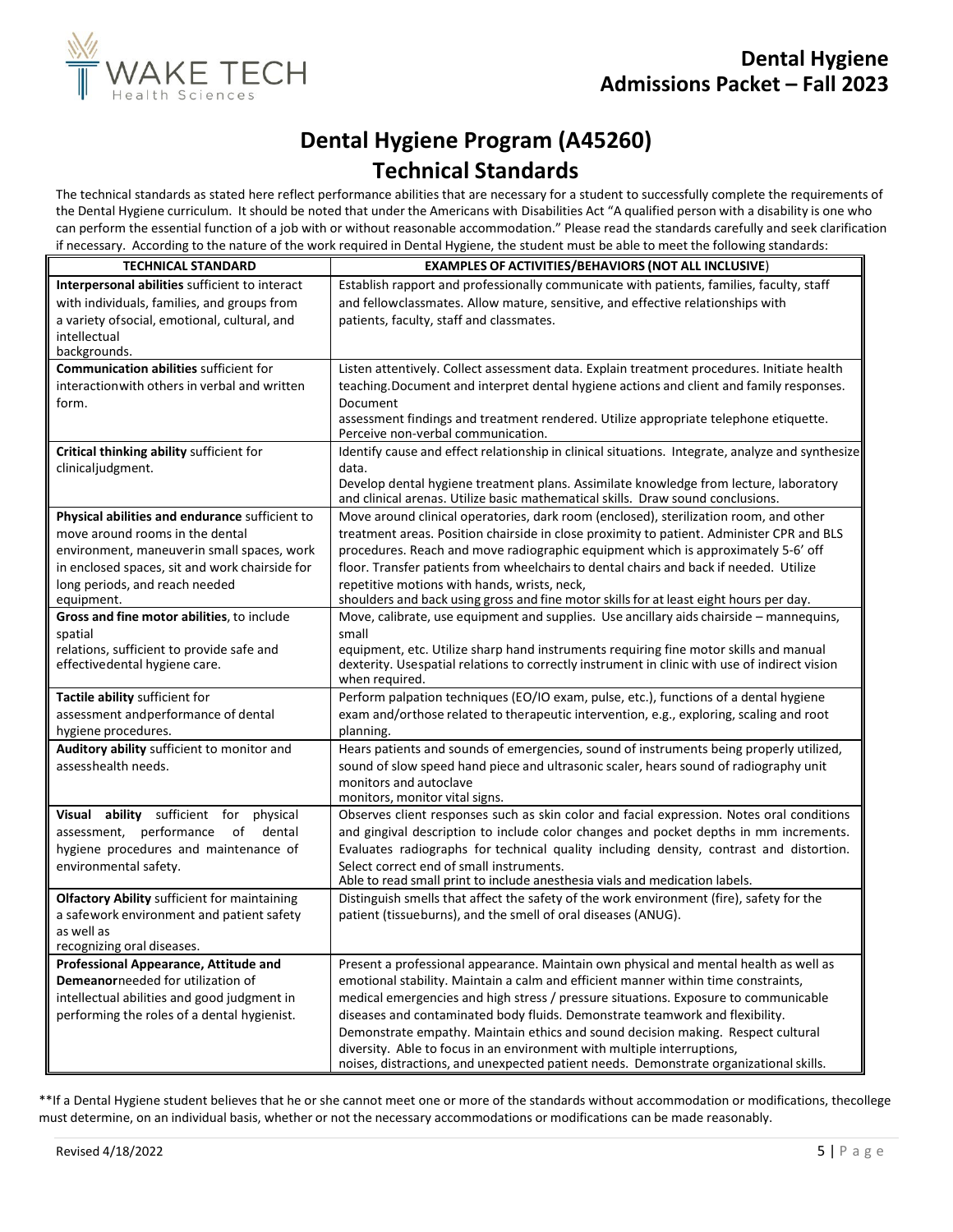

### **Admissions Requirementsfor Dental Hygiene**

Admission to the Dental Hygiene program consists of two phases. Phase One is applying to Wake Tech to become a Pre-Dental Hygiene student (A45260H), working toward entering the Dental Hygiene Program. Phase Two is to be accepted into the major (A45260) to then enroll in the DEN classes.

## **Phase I: Apply to Wake Tech and be classified as a Pre-Dental Hygiene student**

- 1. Complete a mandatory **Dental Hygiene Information Session**. (*NOTE:* If you are not enrolled at Wake Tech as a Pre-Dental Hygiene student within 1 year of completing the Dental Information Session you must attend another session prior to the application deadline.) This session may be completed in person on the Perry Health Sciences Campus by registering online or via an online Blackboard session (directions located on the Health Sciences Admissions website).
- 2. Complete the Wake Tech application process (NC Residency and college application) at apply.waketech.edu and meet requirements for Reading/English and Math proficiencies.
- 3. Request official transcripts from high school or GED scores and college transcripts, if applicable. Transcripts may be sent electronically to [transcripts@waketech.edu.](mailto:transcripts@waketech.edu) Once received, your file will be reviewed for admissions and course placement.

Please note that once the above listed steps have been completed, you can be considered a **pre-Dental Hygiene student**. You may want to meet with a Health Science advisor at the Perry Health Science campus to verify that you have been accepted as a pre-Dental Hygiene student, to review your next steps, or if you have any questions about the admissions process. You may also email hsadvising@waketech.edu for assistance.

## **Phase II: Apply to the Dental Hygiene Program** – Applications accepted **August 1, 2022 through January 31, 2023 for August 2023 start date**.

- The following are requirements as determined by the Dental Hygiene department and do not affect your status as a pre-Dental Hygiene student.
- Note that entry into the DEN classes is [a competitive process; s](http://www.waketech.edu/become-student/become-credit-programs-student/health-sciences-student/health-sciences-admissions/c-1)ubmitting a DEN program application does not guarantee acceptance.
- **The following steps must be completed by the application deadline to apply for admission to the Dental Hygiene Program. No Dental Hygiene (DEN) courses may be taken until acceptance into the program.**

#### **Part 1: Minimum Admission Requirements**

- 1. Be in good academic standing.
- 2. Meet science proficiencies as required by the College to be eligible to register for BIO 163 & 175.
- 3. Complete Job Shadowing.

**Job Shadowing**: applicants are required to observe in a dental office of their choosing for the purpose of "job shadowing" a clinical dental hygienist to help the applicant make an informed career decision.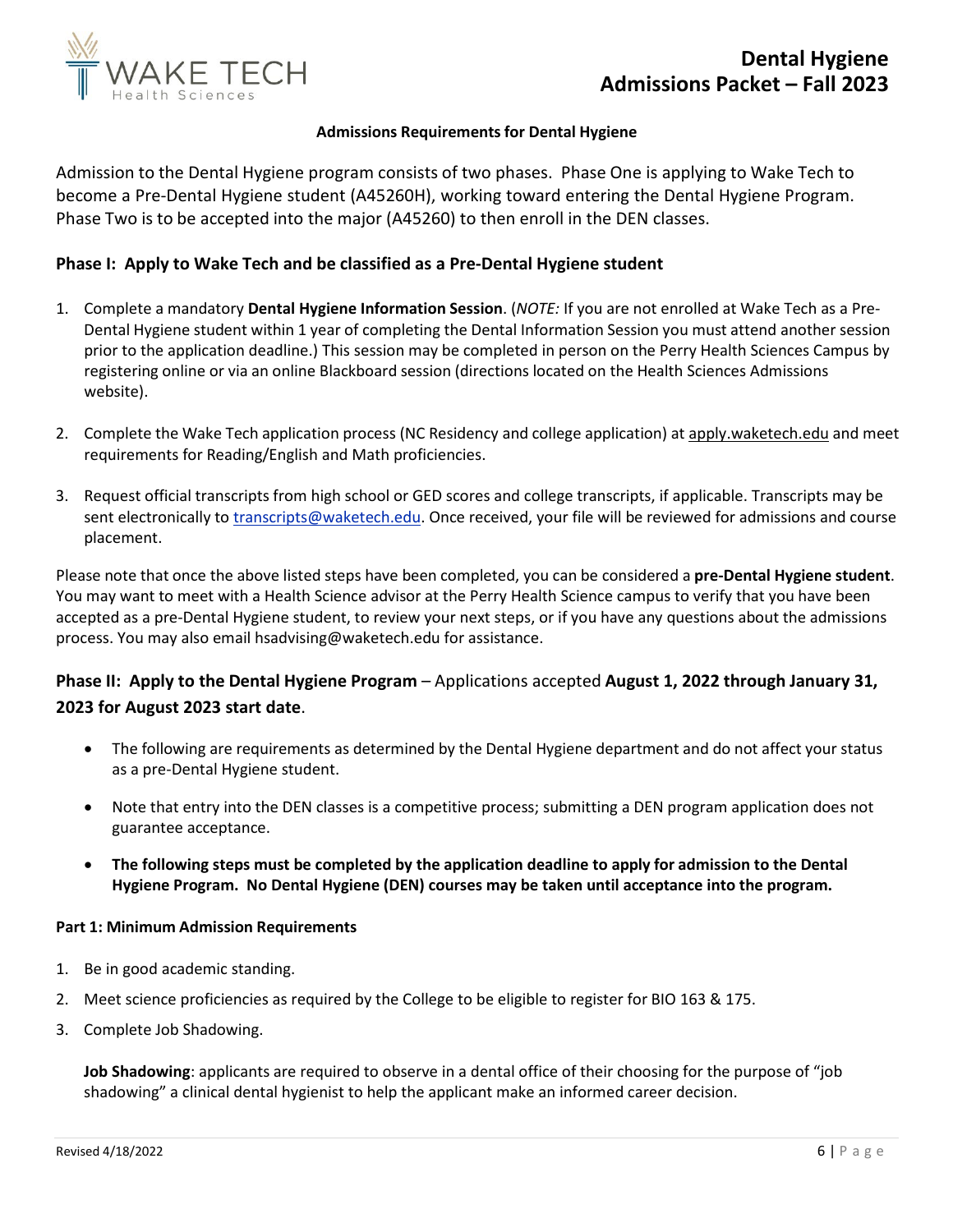

## **Dental Hygiene Admissions Packet – Fall 2023**

A total of **20 (twenty) hours of unpaid observation** of a clinical dental hygienist, at a location of the applicants choosing, are required and should occur **within one- year** of the date of the clinical program application deadline for the year in which you wish to enroll. Observation of a dentist and/or dental assistant will not be accepted. Documentation of these visits must be submitted with the application packet using the "Shadowing a Clinical Hygienist" Form.

## **Tipsfor Job Shadowing**

Contact the Office to set up a time for the observation**.** 

- □ Introduce yourself clearly.
- $\Box$  Indicate you are calling to schedule a job shadowing as a prospective Wake Tech student.
- $\Box$  Ask for a specific amount of time (required hours per program) to complete the job shadowing.
- $\Box$  Call the day before to reconfirm your appointment.

## Dress Appropriately

- □ Clean, neat clothing. Casual slacks, closed toe shoes, nice shirt/blouse.
- $\Box$  Simple jewelry and no perfume.
- $\Box$  Refrain from wearing jeans, shorts, sandals, crop tops, and hats.
- □ No chewing gum.

## Arrival at Office

- □ Be on time or slightly early
- □ Be confident and friendly
- $\Box$  Be engaged make eye contact, ask good questions to learn more about the profession
- $\Box$  Comply with all worksite safety rules and confidentiality guidelines. Do not discuss anything observed in the office, especially anything that would identify a patient.

## Follow-up after observation

- $\Box$  Verbally thank them for the opportunity to observe before you leave.
- $\Box$  Have the job shadow form signed.
- $\Box$  Send a written thank you note after the observation, mentioning something of specific value you learned.
- 4. **Complete and submit a Dental Hygiene Program Application:** Submit a **separate** application for the Dental Hygiene Program (clinical). All of the above minimum requirements must have been met or the application will not be reviewed. **The Dental Hygiene application period is open August 1 through January 31.**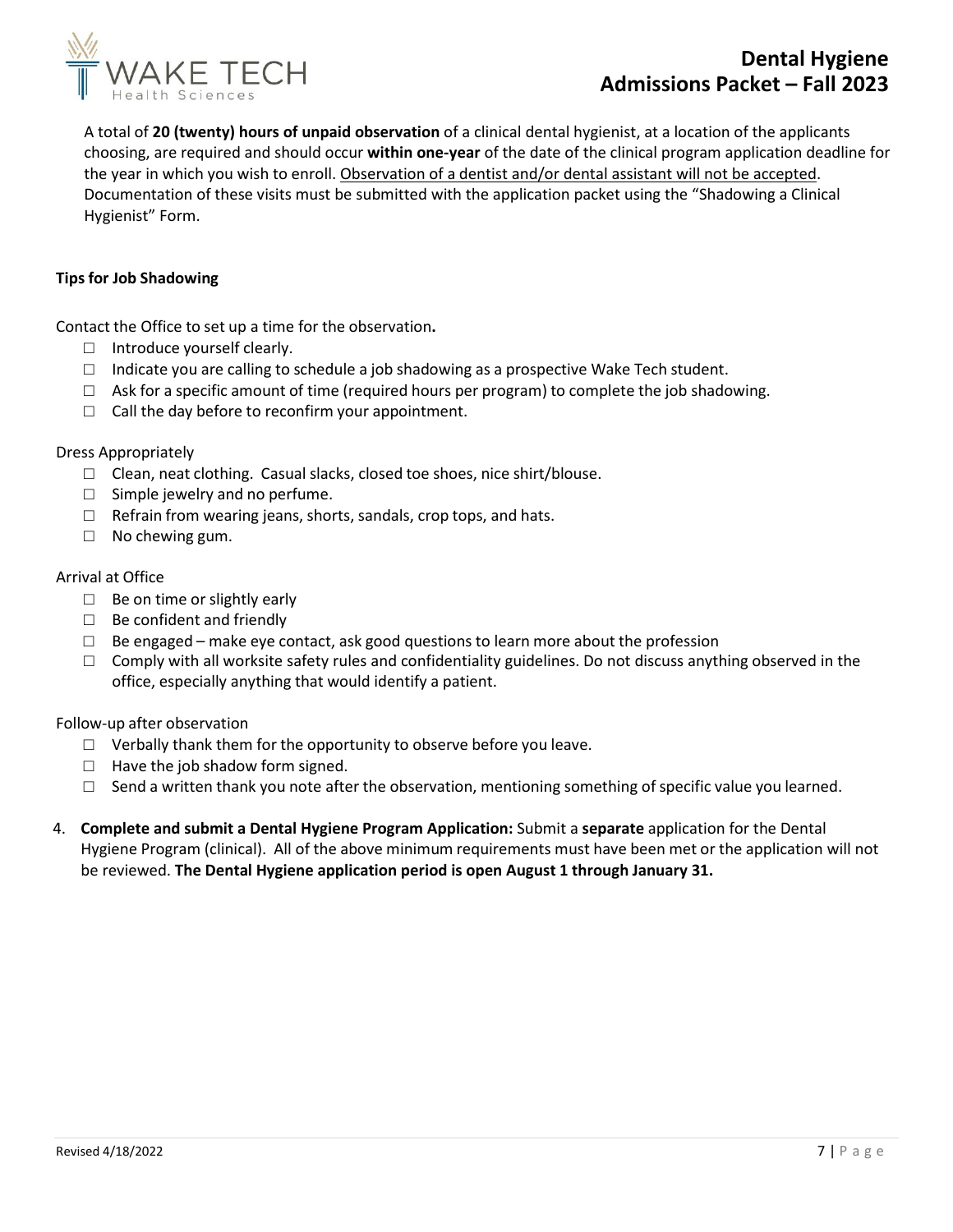

## **Part 2: Competitive Admissions Requirements**

In order to select applicants for programs with limited clinical seats, a competitive admissions procedure will be used which utilizes a point system. This procedure will be used when there are more applicants who have met the minimum admission requirements than available clinical seats**. Only those applicants who have completed the minimum admissions requirements and returned all required forms by the deadline will be considered eligible to be ranked for the clinical seats**. The applicants with the highest number of points (as of the application deadline) will be selected for the available clinical seats.

Applicants with *equal point totals* will be selected by choosing the applicant who has submitted a completed Dental Hygiene clinical application earliest in the application period. If a tie continues, the date the student was accepted as apre-dental hygiene student will be utilized to break the tie.

Applicants who wish to *transfer* to Wake Tech from another CODA accredited Dental Hygiene program or who wish to *Restart* the Wake Tech program must follow the criteria noted on the **Restart/Transfer Student Policy** document. Points may be deducted in the competitive process based on the reason for the restart/transfer.

#### **Point System:**

Points will be totaled for course completion. Bonus Points will be added as applicable.

Formula: Points earned for Courses + Bonus Points = Overall Score.

The maximum points possible for admission is: Courses  $44 +$  Bonus  $4 = 48$ 

#### **Course Completion:**

Applicants will be assigned points for non-clinical (non-DEN) courses that are part of the Associate Degree Dental Hygiene curriculum that they have already completed, with a maximum of 44 points possible. The number of points assigned will be based on the applicant's grade as follows:

|                |                |            |                |                | <b>Technical Core Courses</b><br>*Must be taken within 5 years of clinical<br>program application deadline to be<br>accepted for admissions. |                |                |
|----------------|----------------|------------|----------------|----------------|----------------------------------------------------------------------------------------------------------------------------------------------|----------------|----------------|
| <b>COM 120</b> | <b>ENG 111</b> | HUM elect. | <b>PSY 150</b> | <b>SOC 210</b> | <b>CHM 130</b>                                                                                                                               | <b>BIO 163</b> | <b>BIO 175</b> |
| $A - 4$        | $A - 4$        | $A - 4$    | $A - 4$        | $A - 4$        | $A - 8$                                                                                                                                      | $A - 8$        | $A - 8$        |
| $B - 3$        | $B - 3$        | $B - 3$    | $B - 3$        | $B - 3$        | $B - 6$                                                                                                                                      | $B - 6$        | $B - 6$        |
| $C - 2$        | $C - 2$        | $C - 2$    | $C - 2$        | $C - 2$        | $C - 4$                                                                                                                                      | $C - 4$        | $C - 4$        |

*\*Note: If you take BIO 165/166 or 168/169, the grades for the two courses will be averaged and counted toward the*  BIO163 requirements. Since letter grades are not given to students who pass a challenge examination, points will be *awarded for challenged courses by assigning a grade of "B".*

Points will be awarded for courses taken at Wake Technical Community College or any U.S. regionally accredited institution and that meet the established transfer criteria developed by the academic department. A grade of "C" or better must be earned to receive transfer credit. Transfer credit will be noted from the submitted college transcripts**.** Courses that are repeated will have the highest grade accepted toward points. Please understand that once accepted into the program, DEN courses must be passed on a first attempt or risk dismissal from the program.